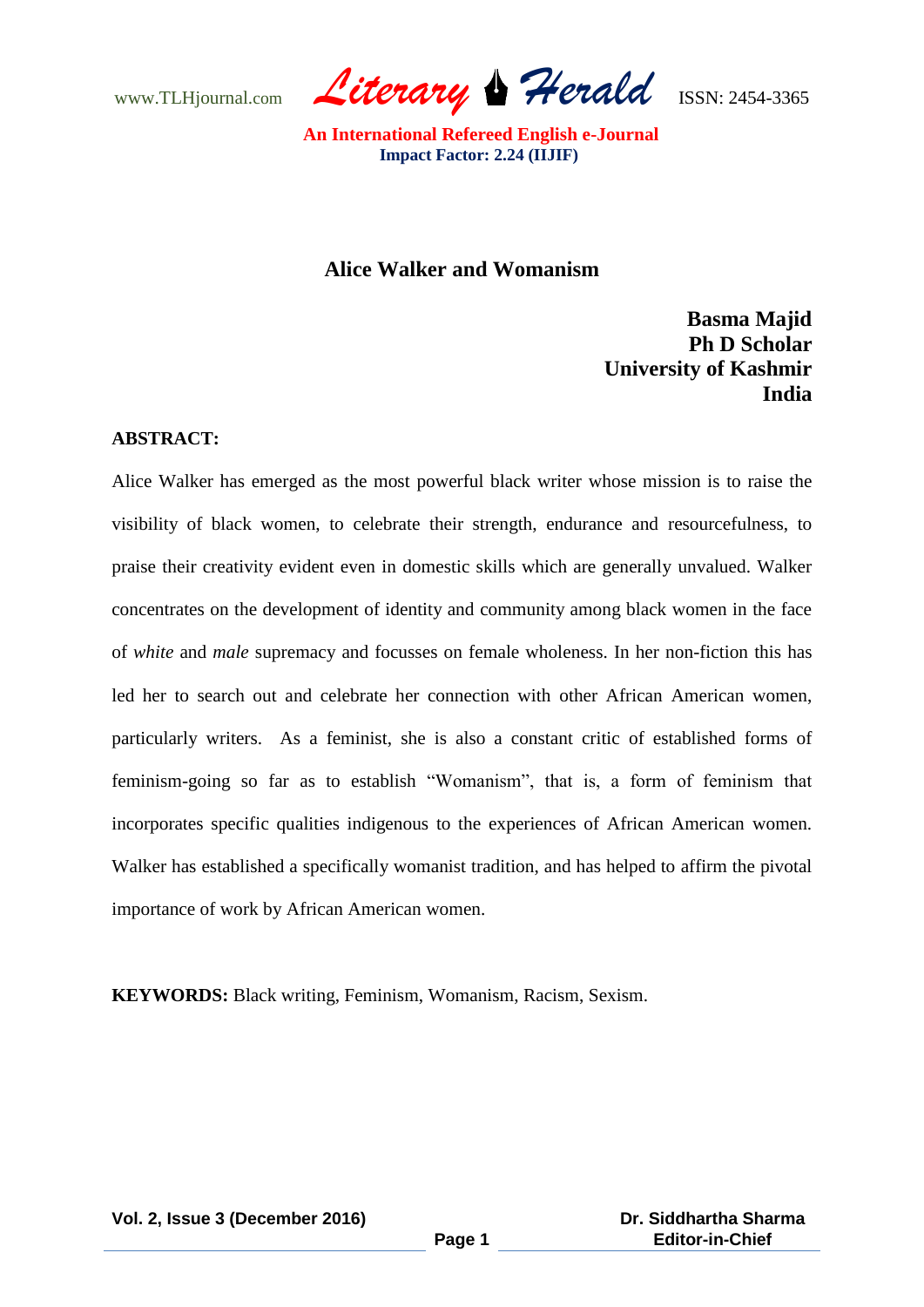www.TLHjournal.com *Literary Herald*ISSN: 2454-3365

# **Alice Walker and Womanism**

**Basma Majid Ph D Scholar University of Kashmir** *<u> India</u>* **India** 

### **INTRODUCTION:**

Considered America"s most gifted and influential writer, Alice Walker"s creative vision is rooted in the economic hardships, racial prejudices and folk wisdom of African American life and culture. Centered around the struggles of African American women, her writing explores the multidimensional kinships among women and their journeys of self discovery and development. Growing up in a sharecropper family in Eatonton, Georgia, Walker had a firsthand experience of the southern atmosphere in which black vernacular was prominent and slavery and oppression prevailed. The experience of a disfigurement in her childhood also profoundly influenced her life, leading her into a self-imposed isolation. She remarks:

> I believe... that it was from this period – from my solitary, lonely position, the position of an outcast – that I began really to see people and things, really to notice relationships and to learn to be patient enough to care about how they turned out...I retreated into solitude, and read stories and began to write poems. (Walker 1983: 244-45)

Her self-imposed alienation, coupled with her fear of becoming totally blind, encouraged the young girl to monitor people and relationships closely to discover the inner truths masked by facades. Walker used her blinded eye as a filter through which to look beyond the surface of African American women"s existence,and discovered that she cared both about the pain and spiritual decay she found hidden there. Walker commented that as a southern black growing up in a poor rural community, she possessed the benefit of "double vision." She explained in *In Search*...:

> Not only is the [black southern writer] in a position to see his own world, and its close community...but also he is capable of knowing, with remarkable silent accuracy, the people who make up the larger world that surrounds and suppresses his own. (Walker 1983: 19)

Themes like racism and sexism, the role of the artist, the relation between art and life, the process towards spiritual health and self-definition of the characters and environmental issues are dealt with throughout her writings comprising novels, short stories, poems and essays.She also often incorporates autobiographical elements in her works and depicts the political,social and moral conditions of the South. *Once*, a volume of poems marked Walker's debut as a distinctive and talented writer. Barbara Christian remarks that already in *Once*, Walker displayed what would become a feature of both her future poetry and fiction, an "unwavering

**Vol. 2, Issue 3 (December 2016)**

 **Dr. Siddhartha Sharma Editor-in-Chief**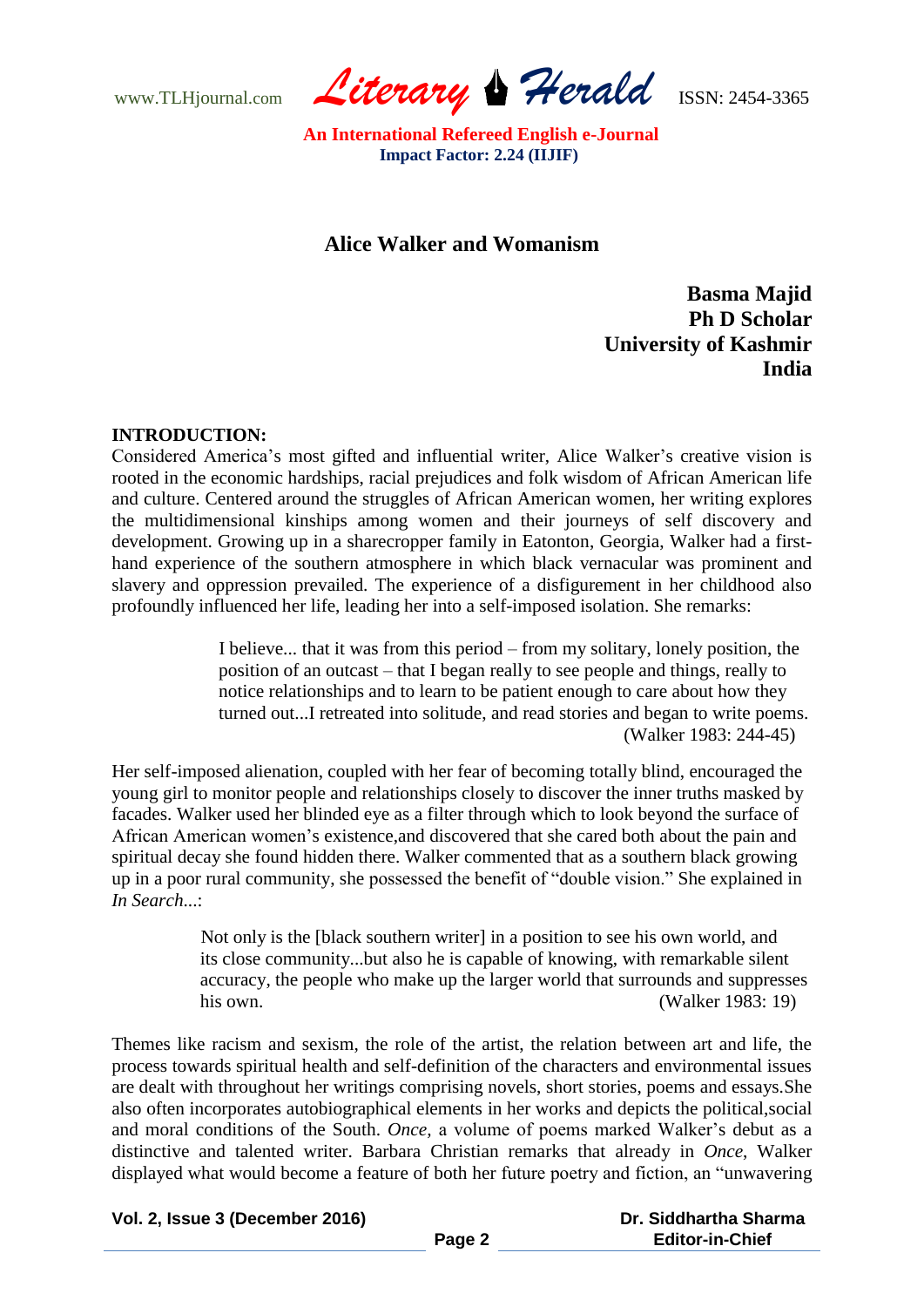www.TLHjournal.com *Literary Herald*ISSN: 2454-3365

honesty in evoking the forbidden, either in political stances or in love" (qtd in Shukla 2007: 201). Although showing a special preference for "the oppressions, the insanities, the loyalties, and the triumphs of black women" she herself says that she is "preoccupied with the spiritual survival, the survival *whole* of [her] people" (Walker 1983: 250).

Alice Walker takes pride in the relationships and continuities developed from within a matrilineal tradition of writing. For Walker, women such as Gwendolyn Brooks and Zora Neale Hurston were foremothers from whom she and other African American women writers could learn and grow. Although both these writers were important to Walker and her creative vision, Hurston was an icon for her, representing tremendous literary achievement and courage. Walker also journeyed to Florida in 1973 in search of the writer"s past where she found and marked Hurston"s neglected gravesite with a headstone. Walker took the initiative of saving African American women writers from the dark recesses of oblivion. "It was,rather, a duty I accepted as naturally mine --- as a black person, a woman, and a writer --- because Zora was dead and I, for the time being, was alive" (Walker 1983:87).

"Black women are called, in the folklore that so aptly identifies one"s status in society, "the mule of the world," because we have been handed the burdens that everyone else – *everyone else* – refused to carry," (Walker 1983: 237) Explaining her thematic concerns to an interviewer, she said:

> I am preoccupied with the spiritual survival, the survival whole of my people, but beyond that, I am committed to exploring the oppressions, the insanities, the loyalties, and the triumphs of black women . . . For me, black women are the most fascinating creations in the world. Next to them, I place the old people – male and female – who persist in their beauty inspite of everything. (Walker 1983: 251-52).

As a creative writer, her fiction too centres around the lives of black women focussing attention on sexism within society at large and within black society in particular. She has been critical of the invisibility of black working women whether in novels, literary history, the civil rights movement, black nationalism or white middle-class feminism. She raises her voice against all those racial and patriarchal tendencies (both white and black) which systematically deny the reality of black female lives. Alice Walker is noted for her prolific writings depicting the struggles of African American women. Her famous collection of essays, *In Search of Our Mothers' Gardens: A Womanist Prose*, is at once a memoir and a series of observations on African American women"s culture. With this collection of what Walker herself calls "womanist prose" she affirms her reputation as a black feminist, coining the term "Womanism" to refer to black feminism. She describes a womanist as "a black feminist or feminist of color." For her, a womanist is a black feminist who is "committed to survival and wholeness of entire people, male and female"(Walker 1983: xi). The designation "womanist" and the ideologies it represents spread Walker"s influence beyond literary circles and into the domain of African American religious culture.

Consistent with this concern for the wholeness of both males and females and celebration of "courageous or wilful" black women, Walker calls herself a womanist rather than a feminist.

| Vol. 2, Issue 3 (December 2016) |
|---------------------------------|
|---------------------------------|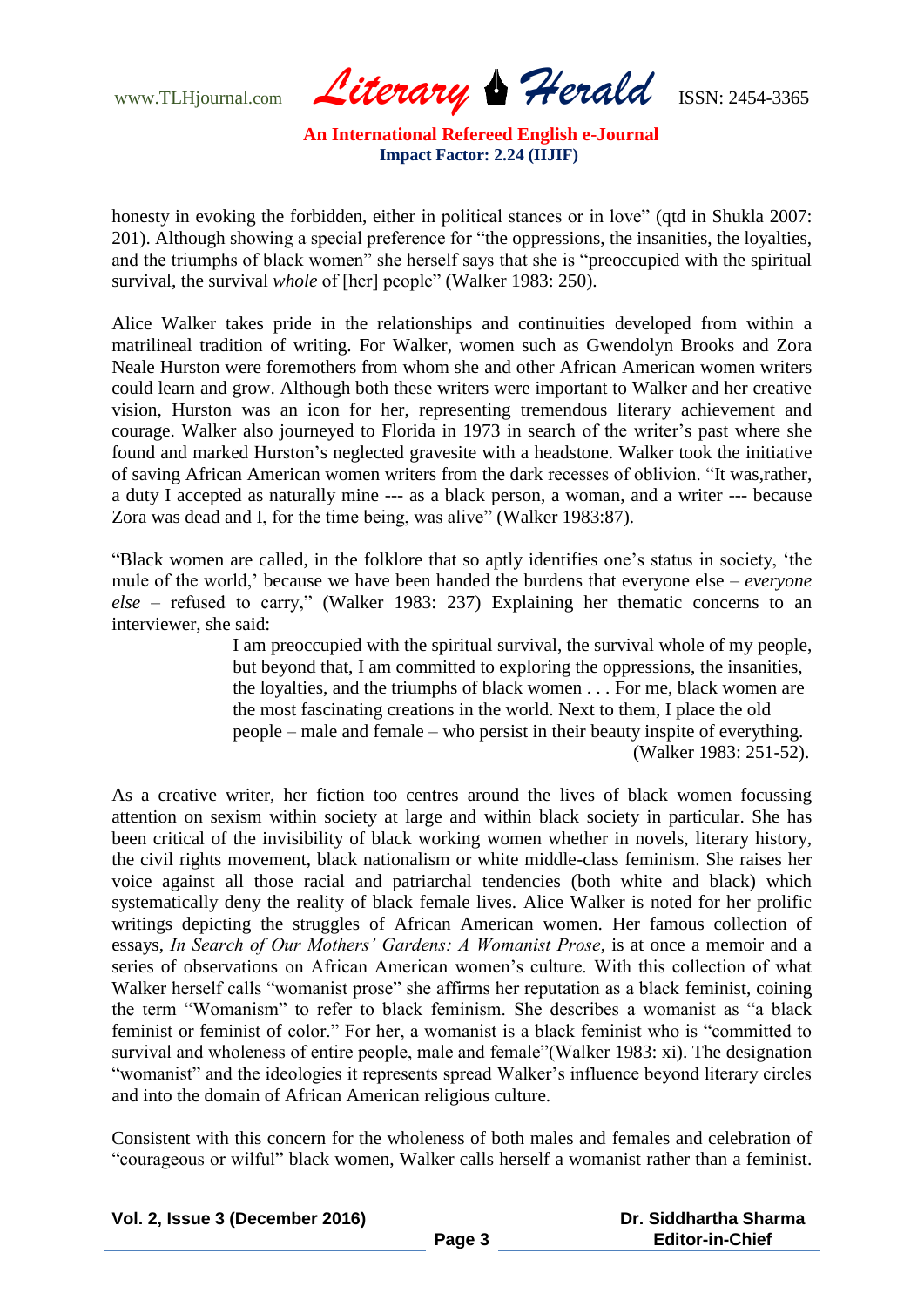www.TLHjournal.com *Literary Herald*ISSN: 2454-3365

By coining a new term "Womanism," she goes a step further in emphasizing the uniqueness of black women. The main reason why womanism was a step forward from feminism is because while the latter was a movement/ philosophy aiming for equality, the former was about achieving "personal and communal wholeness." This striving for becoming a "whole" person unites all the aspects of Walker"s womanism as reflected in her works. Womanism brought a racialized and often class – located experience to the gendered experience suggested by feminism.

> The term womanism, coined by Walker, may be interpreted as an attempt to integrate black nationalism into feminism, to articulate a distinctively black feminism that shares some of the objectives of black nationalist ideology. (Dubey 1994:107)

Alice Walker chose to call her concept of feminism "womanism" because she felt it suits her particular circumstances. She notes in the New York Times Magazine in 1984:

> I don't choose womanism because it is 'better' than feminism...I choose it because I prefer the sound, the feel, the fit of it; because I cherish the spirit of the women...the word calls to mind...I dislike having to add a color in order to become visible, as in "black feminist." Womanism gives us a word of our own. (qtd in Chakranarayan and Shahida 2005: 28)

She simply saw womanism as a complement to the feminist movement; a womanist, according to Walker, is a feminist of color or black feminist. However, it is pertinent to mention that womanism, while focussing on the female, does not negate the significance and necessity of the male gender. The womanist movement gave black women a means of speaking on gender issues without attacking black men. In relation to the survival of the black community, issues such as gender equality were addressed in a more complete way by womanism than feminism. The intention is not to reciprocate oppressive behaviour against the males who often attempt to dominate females; the purpose is to recognize wrongdoing, evoke change, and move forward as a community – male and female – while specifically celebrating the strength, fortitude, and progress of the female. Although Walker stated that a womanist is a black feminist, she insisted that a black feminist as womanist talks back to feminism, brings new demands and different perspectives to feminism, and compels the expansion of feminist horizons theoretically and practically. Womanism was soon adopted by, and often used in the description of African American women"s struggle for self determination and community, past and present. Womanism helped give visibility to the experience of African Americans who had always been on the forefront of movements to overthrow the sexual and racial caste systems, yet had always been marginalized or rendered invisible in history texts, the media, and mainstream movements led by European American Feminists or male civil rights leaders.

Black womanhood, since the times of slavery, was destroyed, distorted, dismantled and abused with racial, sexual and inhuman practices by black men and white men and women. In the process, they lost their genuine "self" and saw themselves through the eyes of white men and women and black men and which ultimately destroyed and dehumanized them. They looked upon themselves as chattels and were called the "mules of the world" (Walker 1983:

**Vol. 2, Issue 3 (December 2016)**